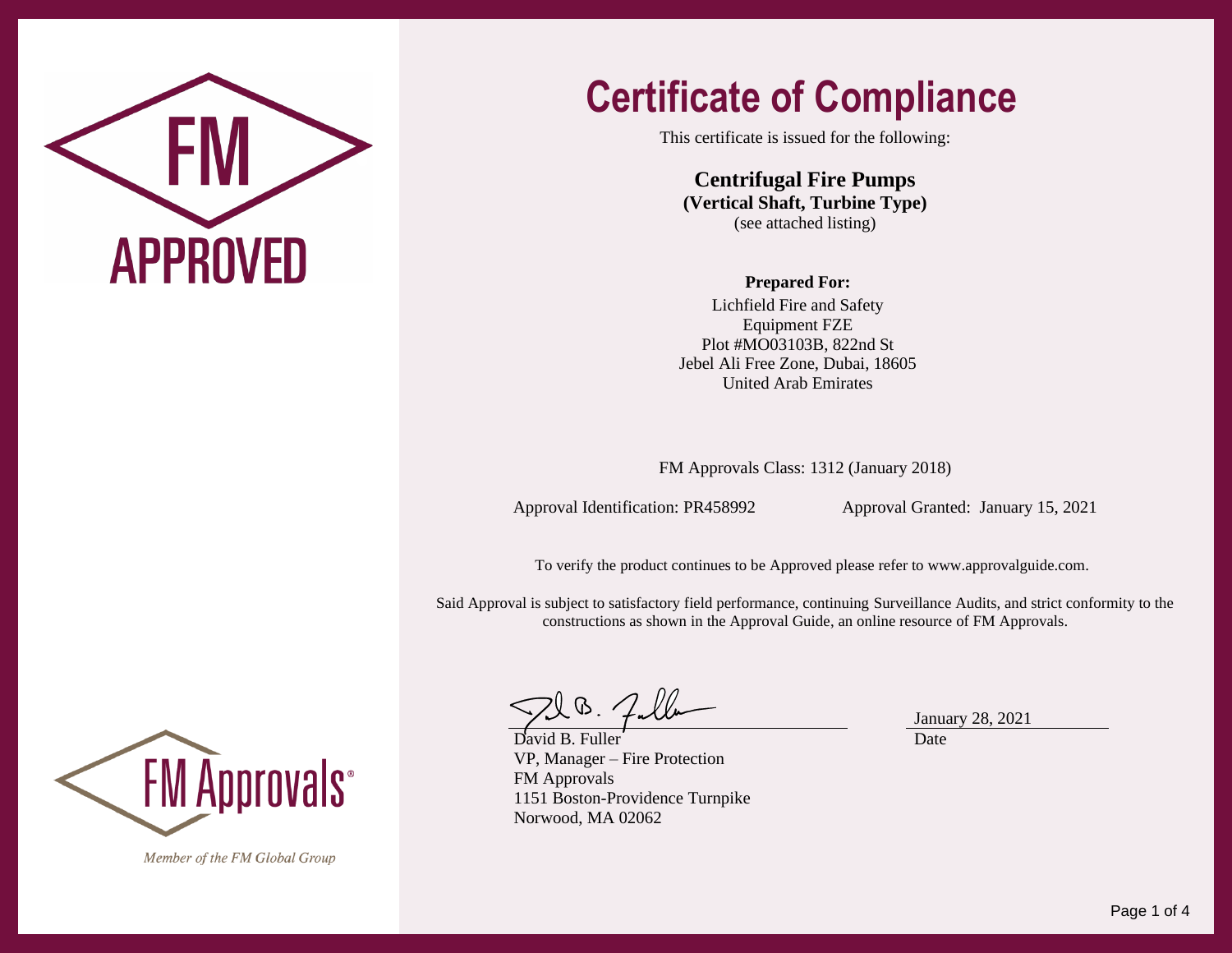



Member of the FM Global Group

# **Certificate of Compliance**

| Product                 | Listing<br>Country         | Rated<br>Capacity,<br>(gal/min) | Rated<br>Capacity,<br>(dm <sup>3</sup> /min) | <b>Rated Net</b><br>Head at<br>Rated<br>Capacity,<br>psi | <b>Rated Net</b><br><b>Head at</b><br>Rated<br>Capacity,<br>kPa | Rated<br>Speed,<br>r/min | Manufacturer's<br>Size, in. | Manufacturer's<br>Size, mm | Stage(s) |
|-------------------------|----------------------------|---------------------------------|----------------------------------------------|----------------------------------------------------------|-----------------------------------------------------------------|--------------------------|-----------------------------|----------------------------|----------|
| LFP-200-<br><b>70VT</b> | United<br>Arab<br>Emirates | 200                             | 755                                          | 40-289                                                   | 275-<br>1995                                                    | 1480                     | 6                           | 152                        | $2 - 12$ |
| LFP-200-<br><b>70VT</b> | United<br>Arab<br>Emirates | 200                             | 755                                          | 64-348                                                   | 440-<br>2400                                                    | 1760                     | 6                           | 152                        | $2 - 10$ |
| LFP-250-<br><b>70VT</b> | United<br>Arab<br>Emirates | 250                             | 945                                          | 40-289                                                   | 275-<br>1995                                                    | 1480                     | 6                           | 152                        | $2 - 12$ |
| LFP-250-<br><b>70VT</b> | United<br>Arab<br>Emirates | 250                             | 945                                          | 64-345                                                   | 440-<br>2380                                                    | 1760                     | 6                           | 152                        | $2 - 10$ |
| LFP-300-<br><b>70VT</b> | United<br>Arab<br>Emirates | 300                             | 1135                                         | 40-289                                                   | 275-<br>1995                                                    | 1480                     | 6                           | 152                        | $2 - 12$ |
| LFP-300-<br><b>70VT</b> | United<br>Arab<br>Emirates | 300                             | 1135                                         | 64-341                                                   | 440-<br>2350                                                    | 1760                     | 6                           | 152                        | $2 - 10$ |
| LFP-400-<br>70VT        | United<br>Arab<br>Emirates | 400                             | 1515                                         | 40-283                                                   | $275 -$<br>1950                                                 | 1480                     | 6                           | 152                        | $2 - 12$ |
| LFP-400-<br><b>70VT</b> | United<br>Arab<br>Emirates | 400                             | 1515                                         | 62-336                                                   | 430-<br>2315                                                    | 1760                     | 6                           | 152                        | $2 - 10$ |
| LFP-450-<br><b>70VT</b> | United<br>Arab<br>Emirates | 450                             | 1705                                         | 40-279                                                   | $275 -$<br>1925                                                 | 1480                     | 6                           | 152                        | $2 - 12$ |
| LFP-450-<br><b>70VT</b> | United<br>Arab<br>Emirates | 450                             | 1705                                         | 61-333                                                   | 420-<br>2295                                                    | 1760                     | 6                           | 152                        | $2 - 10$ |
| LFP-500-<br><b>70VT</b> | United<br>Arab<br>Emirates | 500                             | 1895                                         | 40-276                                                   | 275-<br>1905                                                    | 1480                     | 6                           | 152                        | $2 - 12$ |
| LFP-500-<br><b>70VT</b> | United<br>Arab<br>Emirates | 500                             | 1895                                         | 60-331                                                   | 415-<br>2280                                                    | 1760                     | 6                           | 152                        | $2 - 10$ |
| <b>LFP-750-</b><br>70VT | United<br>Arab<br>Emirates | 750                             | 2840                                         | 40-253                                                   | 275-<br>1745                                                    | 1480                     | 6                           | 152                        | $2 - 12$ |
| <b>LFP-750-</b><br>80VT | United<br>Arab<br>Emirates | 750                             | 2840                                         | 43-306                                                   | 295-<br>2110                                                    | 1480                     | 8                           | 203                        | $2 - 10$ |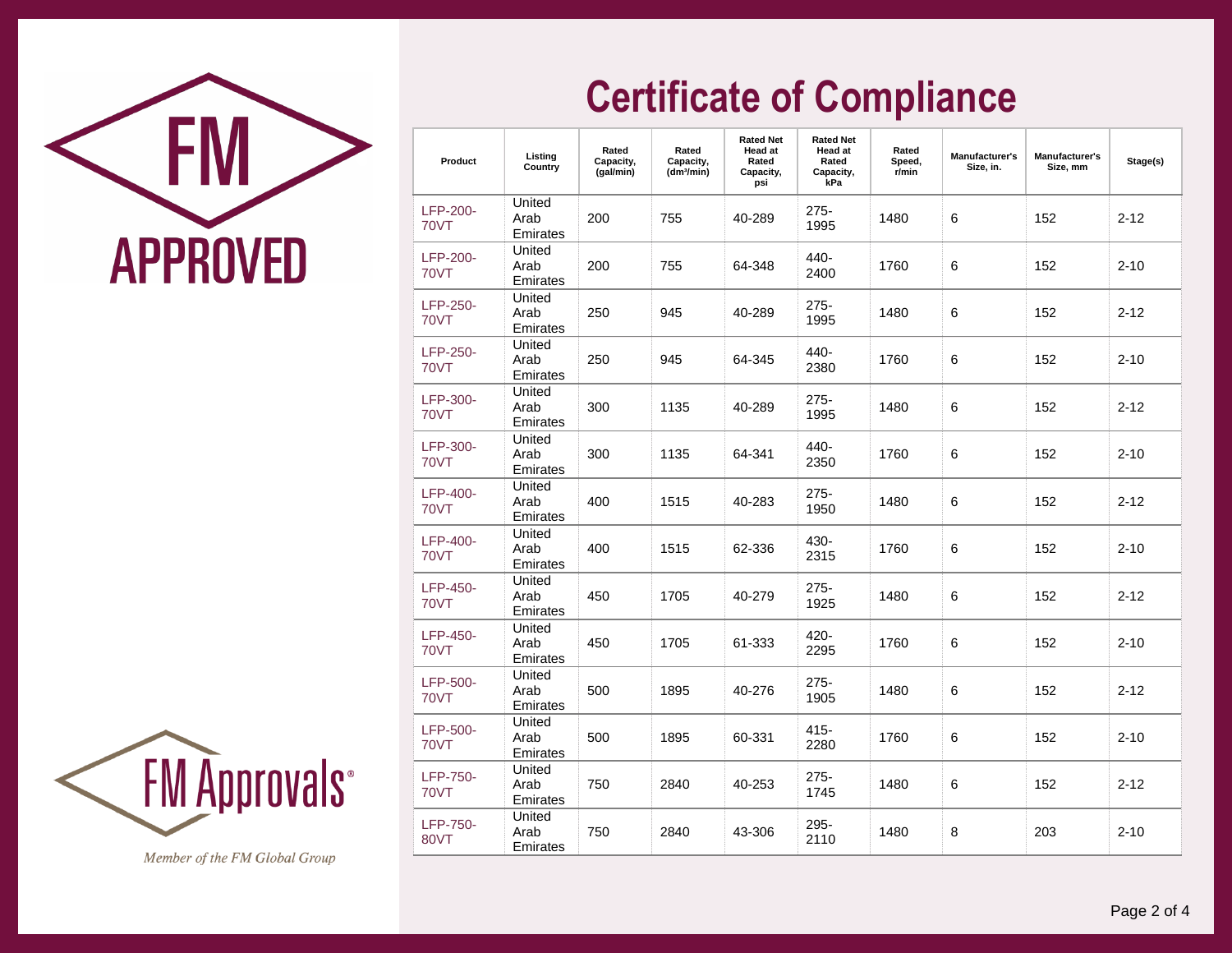



Member of the FM Global Group

# **Certificate of Compliance**

| Product                        | Listing<br>Country         | Rated<br>Capacity,<br>(gal/min) | Rated<br>Capacity,<br>(dm <sup>3</sup> /min) | <b>Rated Net</b><br><b>Head at</b><br>Rated<br>Capacity,<br>psi | <b>Rated Net</b><br><b>Head at</b><br>Rated<br>Capacity,<br>kPa | Rated<br>Speed,<br>r/min | <b>Manufacturer's</b><br>Size, in. | Manufacturer's<br>Size, mm | Stage(s) |
|--------------------------------|----------------------------|---------------------------------|----------------------------------------------|-----------------------------------------------------------------|-----------------------------------------------------------------|--------------------------|------------------------------------|----------------------------|----------|
| <b>LFP-750-</b><br><b>70VT</b> | United<br>Arab<br>Emirates | 750                             | 2840                                         | 53-309                                                          | 365-<br>2130                                                    | 1760                     | 6                                  | 152                        | $2 - 10$ |
| <b>LFP-750-</b><br>80VT        | United<br>Arab<br>Emirates | 750                             | 2840                                         | 58-359                                                          | 400-<br>2475                                                    | 1760                     | 8                                  | 203                        | $2 - 8$  |
| LFP-1000-<br>80VT              | United<br>Arab<br>Emirates | 1000                            | 3785                                         | 40-287                                                          | 275-<br>1980                                                    | 1480                     | 8                                  | 203                        | $2 - 10$ |
| LFP-1000-<br>90VT              | United<br>Arab<br>Emirates | 1000                            | 3785                                         | 40-328                                                          | $275 -$<br>2260                                                 | 1480                     | 10                                 | 253                        | $1 - 7$  |
| LFP-1000-<br><b>90VT</b>       | United<br>Arab<br>Emirates | 1000                            | 3785                                         | 40-337                                                          | $275 -$<br>2325                                                 | 1760                     | 10                                 | 253                        | $1 - 5$  |
| LFP-1000-<br>80VT              | United<br>Arab<br>Emirates | 1000                            | 3785                                         | 53-343                                                          | 365-<br>2365                                                    | 1760                     | 8                                  | 203                        | $2 - 8$  |
| LFP-1000-<br>70VT              | United<br>Arab<br>Emirates | 1000                            | 3785                                         | 213                                                             | 1470                                                            | 1450                     | 6                                  | 152                        | 12       |
| LFP-1000-<br><b>70VT</b>       | United<br>Arab<br>Emirates | 1000                            | 3785                                         | 224                                                             | 1545                                                            | 1480                     | 6                                  | 152                        | 12       |
| LFP-1000-<br>70VT              | United<br>Arab<br>Emirates | 1000                            | 3785                                         | 283                                                             | 1950                                                            | 1760                     | 6                                  | 152                        | 10       |
| LFP-1000-<br>70VT              | United<br>Arab<br>Emirates | 1000                            | 3785                                         | 291                                                             | 2005                                                            | 1780                     | 6                                  | 152                        | 10       |
| LFP-1250-<br>80VT              | United<br>Arab<br>Emirates | 1250                            | 4730                                         | 40-269                                                          | $275 -$<br>1855                                                 | 1480                     | 8                                  | 203                        | $2 - 10$ |
| LFP-1250-<br>90VT              | United<br>Arab<br>Emirates | 1250                            | 4730                                         | 40-317                                                          | 275-<br>2185                                                    | 1480                     | 10                                 | 253                        | $1 - 7$  |
| LFP-1250-<br>90VT              | United<br>Arab<br>Emirates | 1250                            | 4730                                         | 40-329                                                          | 275-<br>2270                                                    | 1760                     | 10                                 | 253                        | $1 - 5$  |
| LFP-1250-<br>80VT              | United<br>Arab<br>Emirates | 1250                            | 4730                                         | 48-330                                                          | 330-<br>2275                                                    | 1760                     | 8                                  | 203                        | $2 - 8$  |